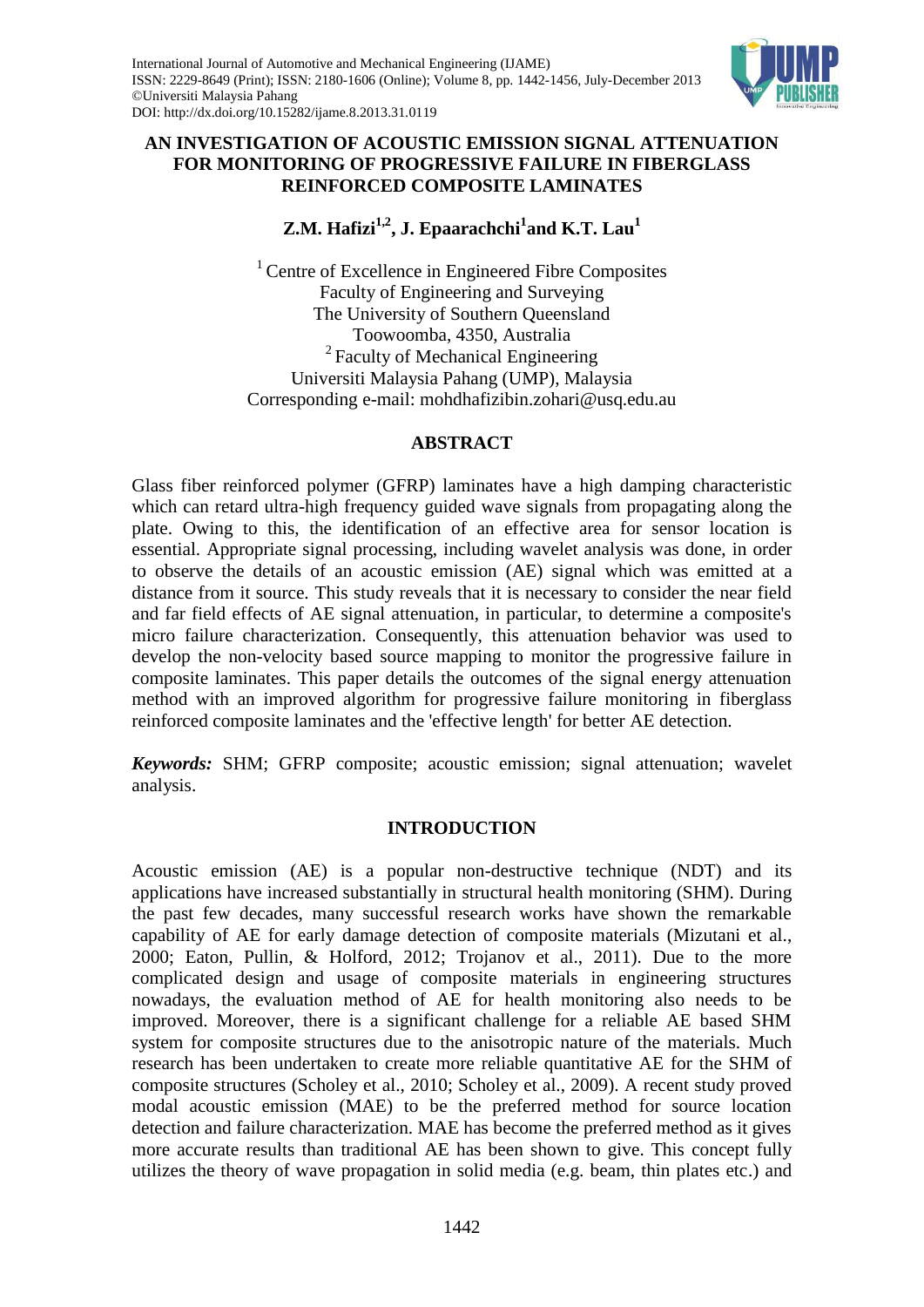signal processing such as spectral analysis and time-frequency analysis. MAE offers a better theoretical background for acoustic emission analysis, as it treats AE signals as mechanical waves which propagate through thin structures in a variety of modes. Plate wave theory and Lamb wave analysis for thin plates can clarify the existence of these wave modes in AE signals, as has been well explained in many previous works (Jeong, 2001; Jeong & Jang, 2000; Prosser et al., 1995). According to Lamb's wave theory for thin plates, two major wave modes exist; extensional and flexural wave mode. The propagating waves have a dispersive characteristic, where different frequency components travel with different velocities (Lam et al., 2009), which can be presented through their dispersion curves. In a typical burst type AE waveform, the extensional wave mode usually propagates with higher velocity than the flexural mode (Prosser, 1991). Furthermore, the extensional wave mode can also be easily recognized by observation as its spectrum has a higher frequency component than the flexural mode. However, in high damping composites materials such as glass fiber resin polymer, higher frequency components may experience greater attenuation rates than the lower frequency components, which may lead to inaccurate information especially in the study of failure characterization. For instance, consider the case of matrix cracking in composite plates which was found to be dominated by the extensional mode (Scholey et al., 2010). If AE transducers are not placed at the appropriate distance from the source, the strength of the extensional waves might be attenuated and lost along their way to the sensors, thus losing the information. As far as the author is concerned, this is a gray area yet to be investigated. Research work on the optimal distance of the transducer from the crack is an essential requirement for the development of an AE based damage detection system.

Consequently the attenuation characteristics of AE signals can also be used as a location mapping tool. The accurate detection of a crack's location from a transducer significantly improves the ability to estimate crack propagation velocity and crack orientation. As such, location detection or damage localization in composite materials is a significant and developing research area. These research developments are motivated by the major drawbacks in the application of commercial AE systems for composite materials. There are many AE source location methods available for isotropic materials. The zonal method is one common AE source location finding method, but it uses a comparatively large number of sensors (Miller & Hill, 2005; Prosser, 2002). Time of arrival (TOA) is another method which is frequently used for AE source location. It uses two AE sensors to locate an AE source in a linear direction and three sensors for a 2D plate. Most recently, an MAE-based source mapping method was developed [Jiao et al., 2006; Jiao et al., 2008] and the founders claimed that it produces improved accuracy. Furthermore, this technique makes single sensor linear source location detection possible (Jiao et al., 2004; Oskouei & Ahmadi, 2008).

Most current source mapping techniques are dependent on the accurate measurement of wave velocity. Due to the varying wave velocity in composite materials, this phenomenon has not been properly investigated and remains an unsolved problem in the AE field. As a consequence, the next logical step is to investigate the use of non-velocity based approaches for AE source location detection. This paper details significant research work that has been conducted on AE source mapping techniques using the non-velocity based method. Fundamentally, the proposed method is based on an energy attenuation strategy in composite materials that is explained further in the next section. The modal study (MAE) of AE signals is also presented for a better understanding of effective area detection in high damping composite plates.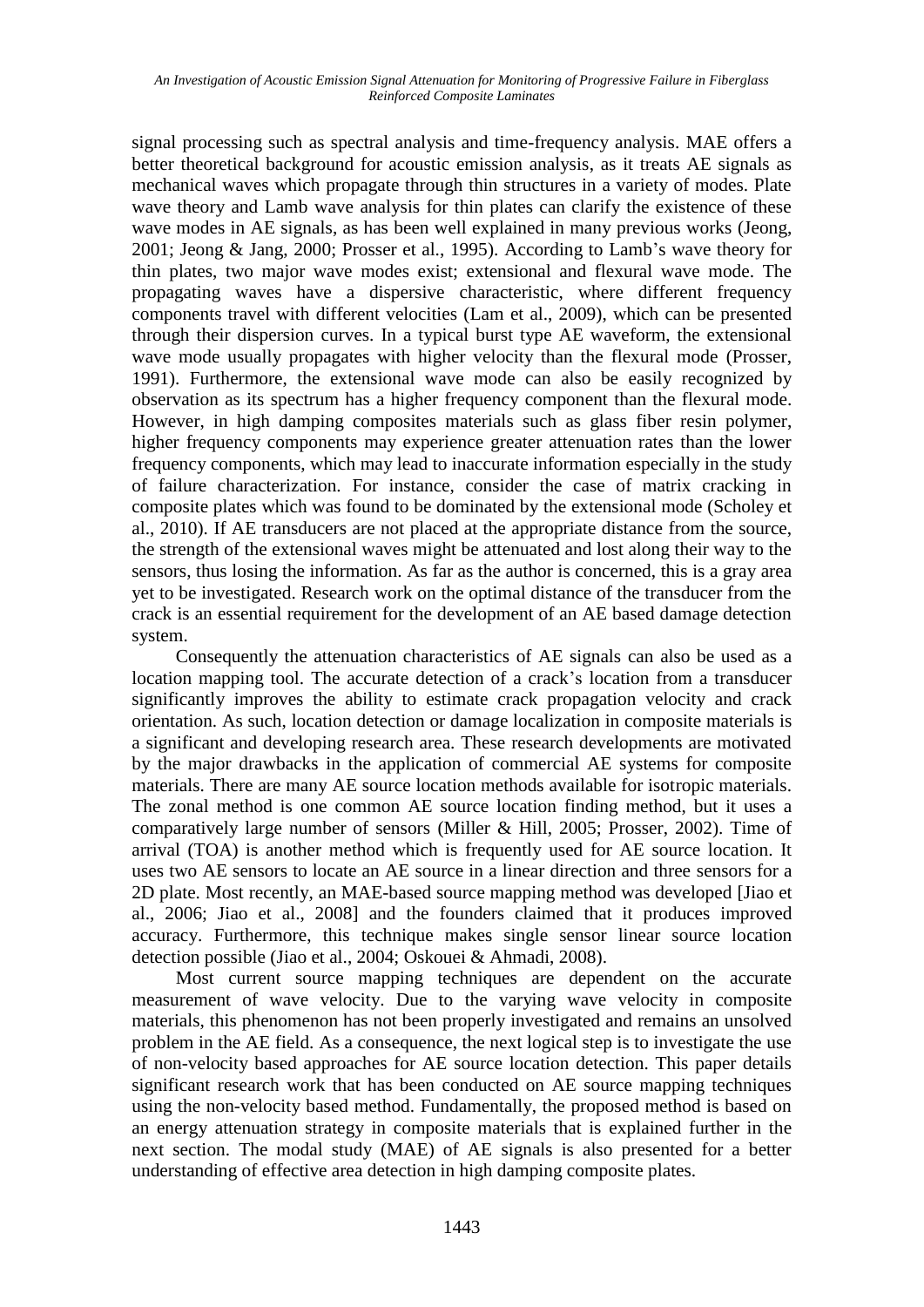### **ANALYSIS**

## **Modal Acoustic Emission**

In MAE, the knowledge of Lamb's wave theory for thin plates is necessary. In recent decades, many studies have utilized the Lamb wave theory for non-destructive testing (NDT) purposes, especially for ultrasonic inspection of thin plates (Lam et al., 2009; Tsuda, 2006; Diamanti & Soutis, 2010). The Lamb wave can be used for NDT in two fields: first, in wave phase velocity, thickness calculation and elastic properties determination; and second in fault or damage detection (Diamanti & Soutis, 2010)]. The dispersion curves of symmetric, *S* and asymmetric, *A* modes can be derived from Lamb's characteristic equation (Lam et al., 2009)

$$
\frac{\tan(\frac{\beta d}{2})}{\tan(\frac{\alpha d}{2})} = -\frac{4\alpha\beta k^2}{(k^2 - \beta^2)^2}
$$
\n(1)

for symmetric modes, and

$$
\frac{\tan(\frac{\beta d}{2})}{\tan(\frac{\alpha d}{2})} = -\frac{(k^2 - \beta^2)^2}{4\alpha\beta k^2} \tag{2}
$$

for asymmetric modes, where  $\alpha = \sqrt{(\omega^2/c_L^2) - k^2}$ ,  $\beta = \sqrt{(\omega^2/c_T^2) - k^2}$  and  $k = \omega/c_p$ . The parameters d,  $\omega$ , k,  $c_p$ ,  $c_l$ , and  $c_r$ , are the plate thickness, angular frequency, wave number, phase velocity, longitudinal wave velocity and transverse wave velocity respectively. Meanwhile, the relation between the group velocity,  $c_q$  and phase velocity,  $c_p$  can be expressed as (Lam et al., 2009)



 $c_a = \frac{d}{b}$  $\frac{d k c_p}{d k} = c_p + k \frac{d}{d}$  $\boldsymbol{d}$ (3)

Figure 1. Group velocity dispersion curves for the specimen.

An example of dispersion curves for glass fiber composite plates, which is calculated using the Lamb wave equation, is shown in Figure 1 (density 1600 kg/m<sup>3</sup> and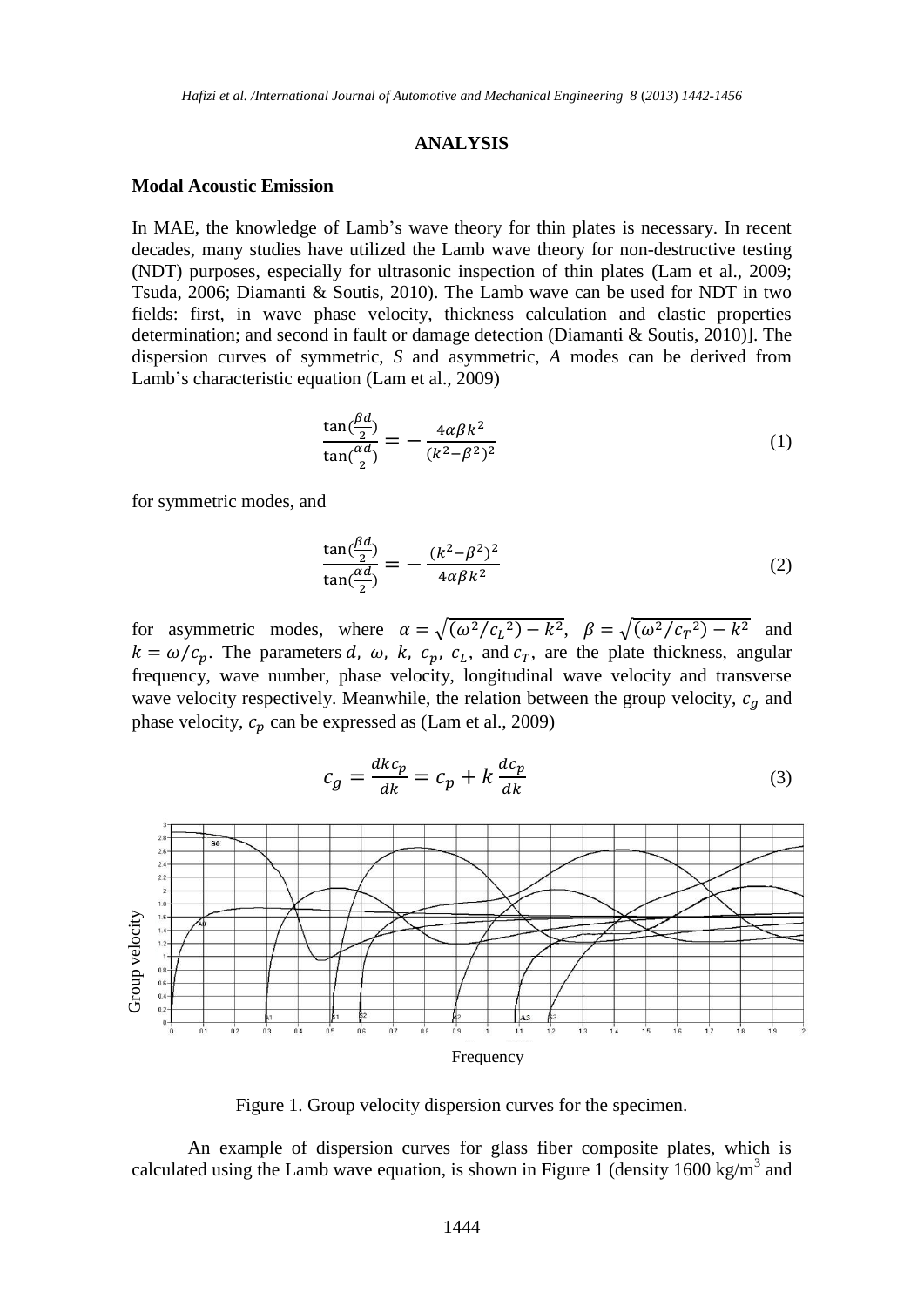thickness 2.9 mm). Note that, for easier analysis, AE researchers were interested in a frequency range which contains only fundamental wave modes  $S_0$  and  $A_0$ , which usually appear in a lower frequency range (Hafizi et al., 2012). For this purpose, an additional signal filtering process is required to ensure that only fundamental wave modes are captured by sensors. Besides the Lamb's wave analysis, MAE also requires the signal's time frequency information. For this particular purpose, continuous wavelet transform (CWT) provides better accuracy for both time and frequency information compared with the short-time Fourier transform (STFT) method (Daubechies, 1990). Several researchers interested in MAE have successfully used wavelet analysis, either for source location (Jiao et al., 2004; Jiao et al., 2006; Jiao et al., 2008; Oskouei et al., 2009; Hamstad et al., 2002) or for failure characterization (Ni & Iwamoto, 2002; Marec et al., 2008). However, Hafizi et al. (2012) have shown the suitability of source mapping using STFT in their work.

The CWT of a function, as defined by Chui (1992), can be expressed as

$$
WT_f(s,\tau) = \frac{1}{\sqrt{s}} \int_{-\infty}^{\infty} f(t) \psi^* \left(\frac{t-\tau}{s}\right) dt \tag{4}
$$

where  $s > 0$  and the superscript \* indicates the complex conjugate. The term  $\psi(t)$  is the basic wavelet. The parameter  $s$  in Eq. (4) stands for the scale of the basic wavelet and is related to signal frequency. Meanwhile, the parameter  $\tau$  stands for the shift or position of the basic wavelet and it can be related to the time of the signal. Plotting the wavelet transform magnitude on the  $s - \tau$  axis gives the time-frequency view of a signal with improved time and frequency resolution compared to STFT.



Figure 2. The shape of the Morlet wavelet.

There are many basic wavelets available and the appropriate wavelet choice will give better results. In this study, the wavelet used was the Morlet wavelet (as shown in Figure 2) which is identical to the Gabor wavelet (Simonovski & Boltezar, 2003) and has a similar shape to an impulse (Lin, 2001). It can be defined as (Lin, 2001; Simonovski & Boltezar, 2003)

$$
\psi(t) = (e^{-i\omega_0 t} - e^{-\omega^2/2})e^{-t^2/2}
$$
\n(5)

The scale, *s* can be related to the frequency by this relation: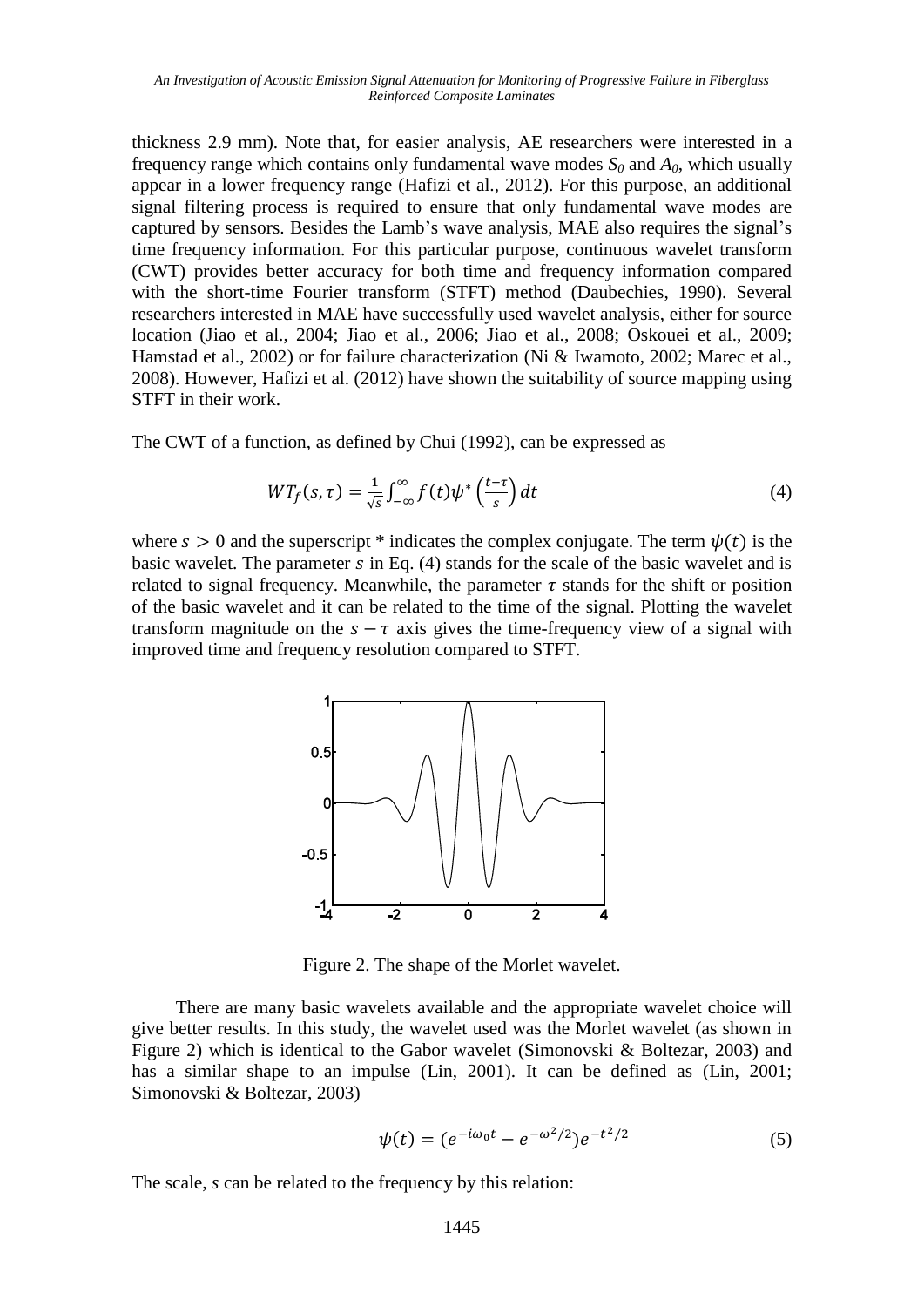$$
\omega = \eta/s \tag{6}
$$

where the coefficient  $\eta$  can also be written as the wavelet center frequency,  $\omega_0$  depending on the sampling frequency and the selected minimum scale, as explained by Simonovski and Boltezar (2003).

#### **Signal Energy Equation**

Generally, AE waves propagate in the ultrasonic range; and in an ultrasonic wave study, it is necessary to include the effect of wave signal attenuation. In general, the sound wave attenuates with this relation (Shull & Tittmann, 2002),

$$
A = A_0 e^{-\alpha z} \tag{7}
$$

where  $A_0$  is the amplitude of the propagating wave at the initial point or defect source. The amplitude  $\vec{A}$  is the decreased amplitude as the wave travels in the distance  $\vec{z}$  from the source or initial location. The  $\alpha$  value refers to the attenuation coefficient of the wave traveling in the z-direction, and the dimension can be written as *nepers/length*.

The same model can be applied for the signal energy attenuation of AE signals propagation on thin composite plates, which can be expressed as a universal model:

$$
E_i = E_0 e^{-\beta(|x_i - x_0|)}\tag{8}
$$

where  $x_0$  refers to the location of the source,  $x_i$  is the location of sensor i,  $E_0$  is the energy at the source,  $E_i$  is energy at sensor i and  $\beta$  is the decay constant. Equation (8) can be used for linear source location detection using a set of two sensors. In the case of value  $\beta$  being unknown, three sensors are needed and it can be expressed as

$$
\left(\ln \frac{E_3}{E_2} / \ln \frac{E_2}{E_1}\right) = \frac{|x_2 - x_0| - |x_3 - x_0|}{|x_1 - x_0| - |x_2 - x_0|}\tag{9}
$$

#### **EXPERIMENTATION**

Three test setups were designed and prepared for signal energy attenuation, non-velocity source mapping and effective detection length study. For this purpose, 400 mm  $\times$  400  $mm \times 2.9$  mm GI/epoxy resin laminates with a stacking sequence  $[0^{\degree}]_4$  were fabricated using the hand lay-up method. The plates' signal energy attenuation rates were plotted for several different angles;  $0^\circ$ ,  $45^\circ$ ,  $60^\circ$  and  $90^\circ$ , by breaking the pencil lead at several points along the given angles in a straight line, starting from one edge of the composite specimen towards the other edge. As an example, Figure 3 shows the setup for the 45<sup>°</sup> test. Note that the angle  $0^{\degree}$  refers to a line along the glass fiber. For data acquisition, two single-channel Physical Acoustic Corporation (PAC) AE Node Systems were used. Each of them was connected with two different types of AE sensors (from PAC) which were NANO-30 with working frequency 100 kHz to 700 kHz (channel 1) and  $R6\alpha$  with resonance frequency 60 kHz (channel 2).

In the meantime, AE Win software was used to control the acquisition process. For instance, all the acquired signals were filtered in the range of 20 kHz to 1000 kHz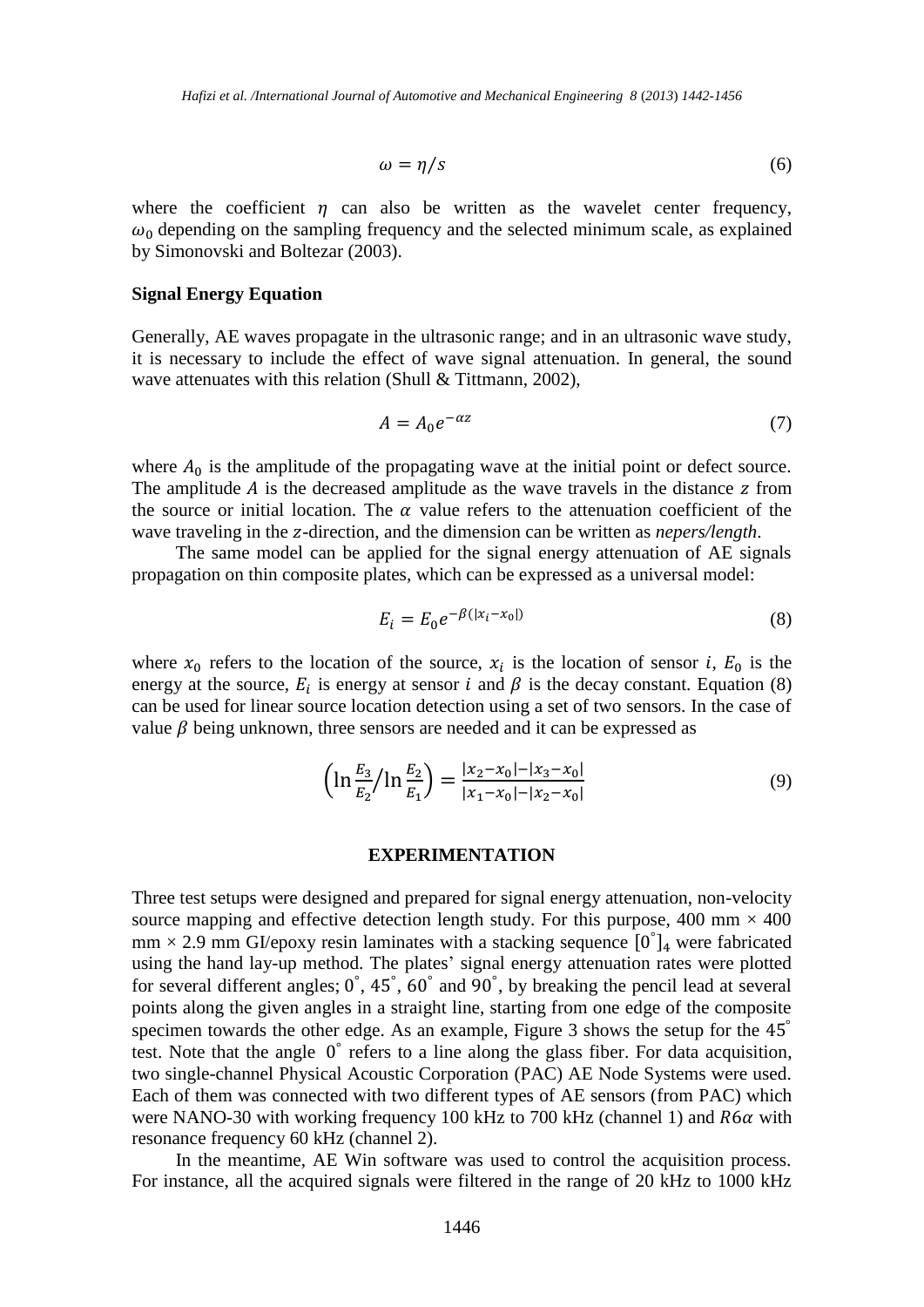because the fundamental wave propagation mode was targeted in this study. The sampling rate for acquisition was set up to 5 Mega samples per second and the threshold was set to 45 dB.



Figure 3. Arrangement for attenuation rate study.

As a validation of the non-velocity source mapping approach, a simple test was done by applying a pencil lead break as an artificial AE source at several locations on the specimen. For each location, AE signals were acquired at three places (A, B and C) as indicated in Figure 4. Note that only one NANO-30 sensor and a single-channel AE node for data acquisition was used. This procedure was repeated for angles  $0^{\circ}$ , 45<sup>°</sup>, and 90°. All signals were recorded and the linear source mapping was determined using Equation 9, as explained in the next section.



Figure 4. Diagram for non-velocity source mapping study.

To study the effective length of AE detection, the same specimen was cut into a smaller size: 250 mm  $\times$  25 mm (250 mm length is in the fiber direction). Four singlechannel AE Node systems were combined to create a four-channel AE system for data acquisition, and the full setup was as shown in Figure 5. All AE Nodes were set to sample AE data at 1 Mega sample per second. One end of the specimen was clamped to a support, while the other end was screwed to a shaker to form a simply supported beam condition. Four AE sensors ( $R6\alpha$ ) were attached to the sample (numbered as in Figure 5) and the pencil lead break test was done to the right of the sensor labeled "1". Note that sensor 4 was located 205 mm from the shaker. Later, a 100 kHz vibration was applied to the specimen through the shaker.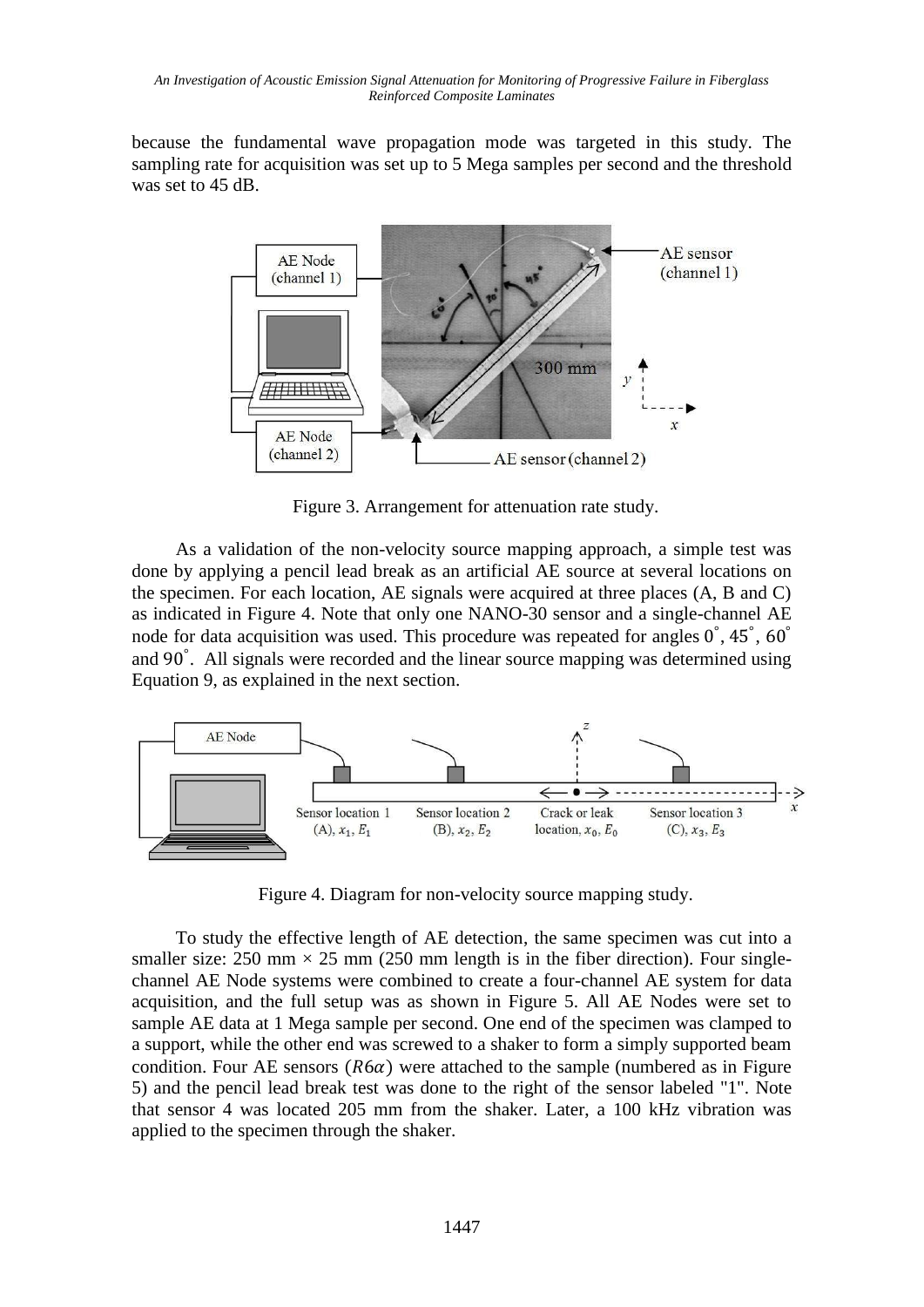

Figure 5. Setup for effective length study.

## **RESULTS AND DISCUSSION**

Two types of AE sensor were used in this work: broadband, NANO-30 and resonance frequency sensor,  $R6\alpha$ . Figure 6 shows the resulting comparison of AE signal capture for each sensor with the same AE source (pencil lead break). With respect to the MAE study, a broadband sensor is better due to its ability to receive more frequency content from the AE source, as seen in Figure 6(c) and (d), therefore giving accurate information for composites' early failure characterization. However, the total signal energy that was acquired from the broadband sensor was far less than the total energy of AE signals obtained through the resonance frequency sensor. Although the total energy was different, it didn't affect the attenuation pattern of the AE signals' energy, as indicated in Figure 7.



Figure 6. Comparison of AE signals captured by broadband and resonance frequency sensor.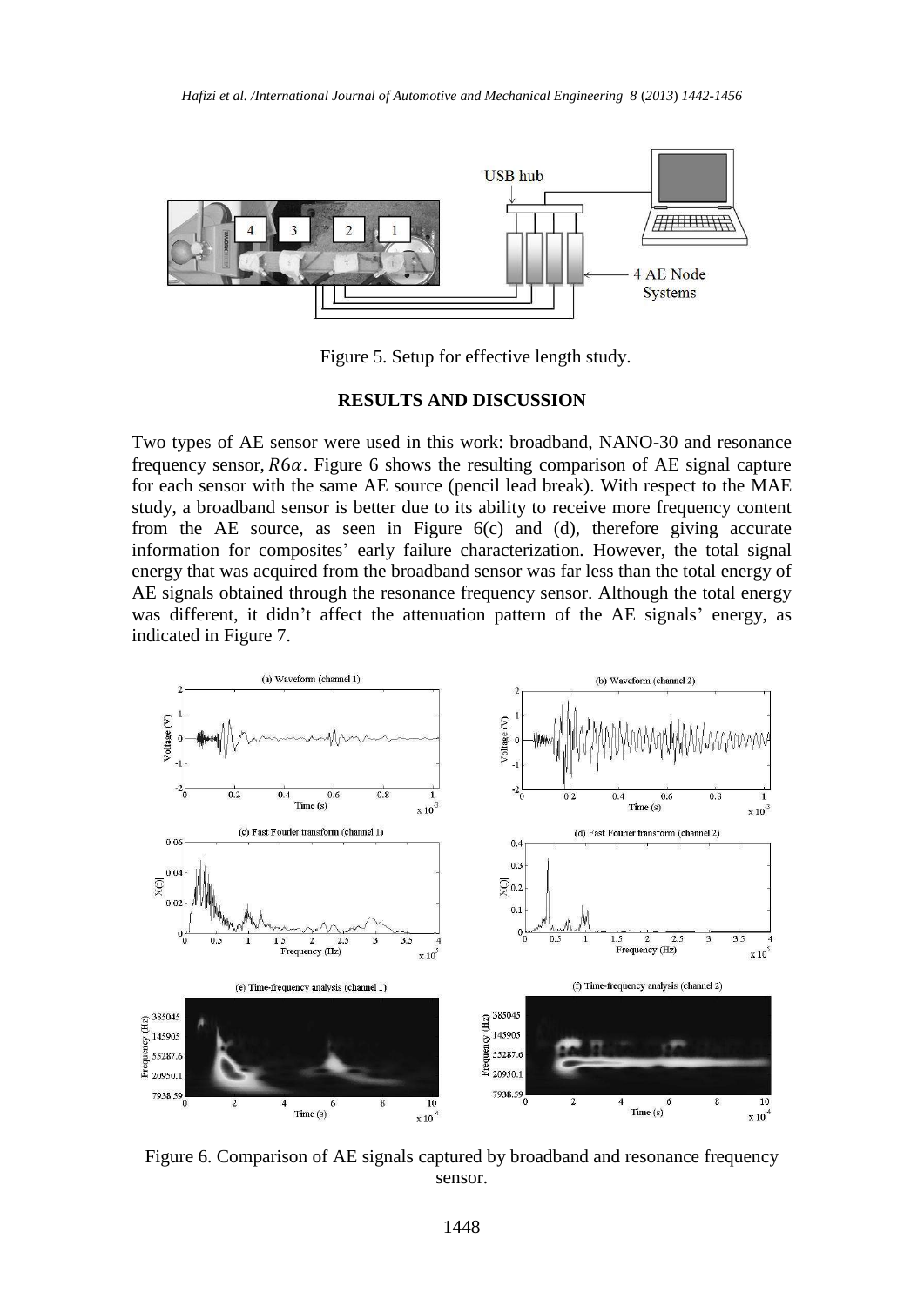*An Investigation of Acoustic Emission Signal Attenuation for Monitoring of Progressive Failure in Fiberglass Reinforced Composite Laminates*



Figure 7. Energy attenuation of AE signals using (a) broadband sensor and (b) resonance frequency sensor for test angle  $0^\circ$ .

## **Non-Velocity Based Source Mapping**

Figure 8 illustrates the decay rate of the AE signals' energy in the composite specimen for four different test angles. It can be observed that the AE signals' energy attenuation for the specimen follows the general model of ultrasonic wave attenuation; the exponential pattern is as Eq. (7), regardless of the test angles used. The R-square showed quite high values and the average decay constant for all test angles was 0.006. However, a new attenuation pattern can be proposed from the result in Figure 8: a logarithmic pattern. The dotted line in Figure 8 shows the logarithmic trend line, and the R-square values were increased for all angles. Based on this, a new universal model for signal energy attenuation for the source location detection algorithm is proposed:

$$
E_i = \ln(x_i - x_0)^{-\gamma} + E_0 \quad ; \quad x_0 \neq x_i \tag{10}
$$

where  $\gamma$  is the logarithmic decay constant. For three sets of linearly arranged transducers, the equation can be expressed as

$$
\frac{(E_3 - E_2)}{(E_2 - E_1)} = \frac{\ln(|x_2 - x_0| / |x_3 - x_0|)}{\ln(|x_1 - x_0| / |x_2 - x_0|)}\tag{11}
$$

or can be written as

$$
(|x_1 - x_0|)^{\Gamma} (|x_3 - x_0|) = (|x_2 - x_0|)^{(1+\Gamma)} \tag{12}
$$

where  $\Gamma = (E_3 - E_2)/(E_2 - E_1)$ . Equation (12) was used as an improved non-velocity based linear source localization. Note that, since the limitation of this proposed algorithm is  $x_0 \neq x_i$ , the sensor location must not be located very close to the expected defect area.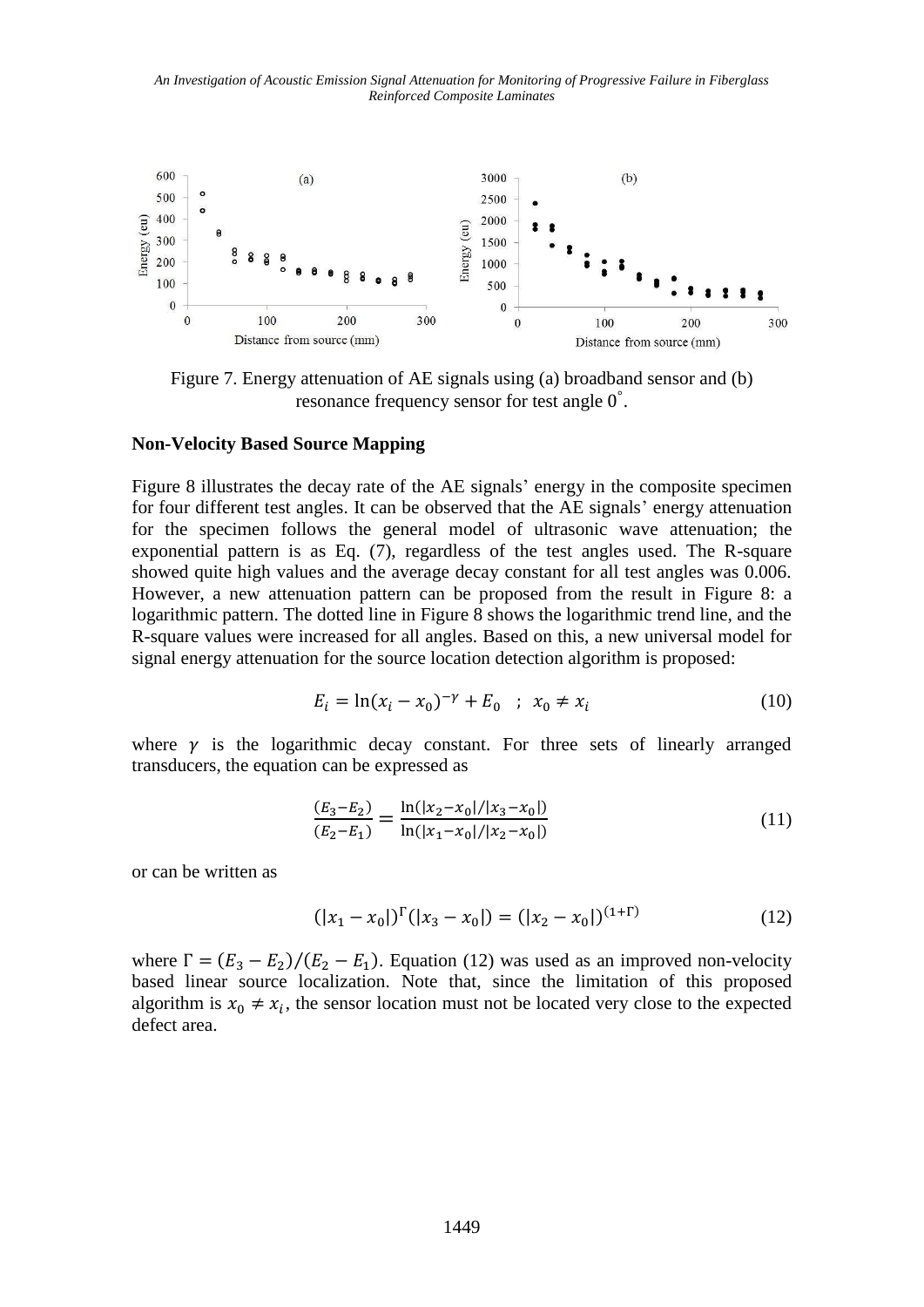

Figure 8. (a) Attenuation rate for  $0^{\degree}$ , (b) attenuation rate for 45 $^{\degree}$ , (c) attenuation rate for,  $60^{\degree}$  and (d) attenuation rate for  $90^{\degree}$ . The solid lines are the exponential trend line while the dotted lines are the logarithmic trend line.



Figure 9. (a) Results comparison between exponential [Exp] and logarithmic attenuation model [Log]; (b) Comparison between logarithmic model [Ln], exponential model [e], actual location and commercial AE tool [velocity].

The results for the source mapping validation are shown in Figure 9 (a). All the plots are randomly scattered very close to the actual source for both models: exponential and logarithmic. Although they do not look much different, it appears that the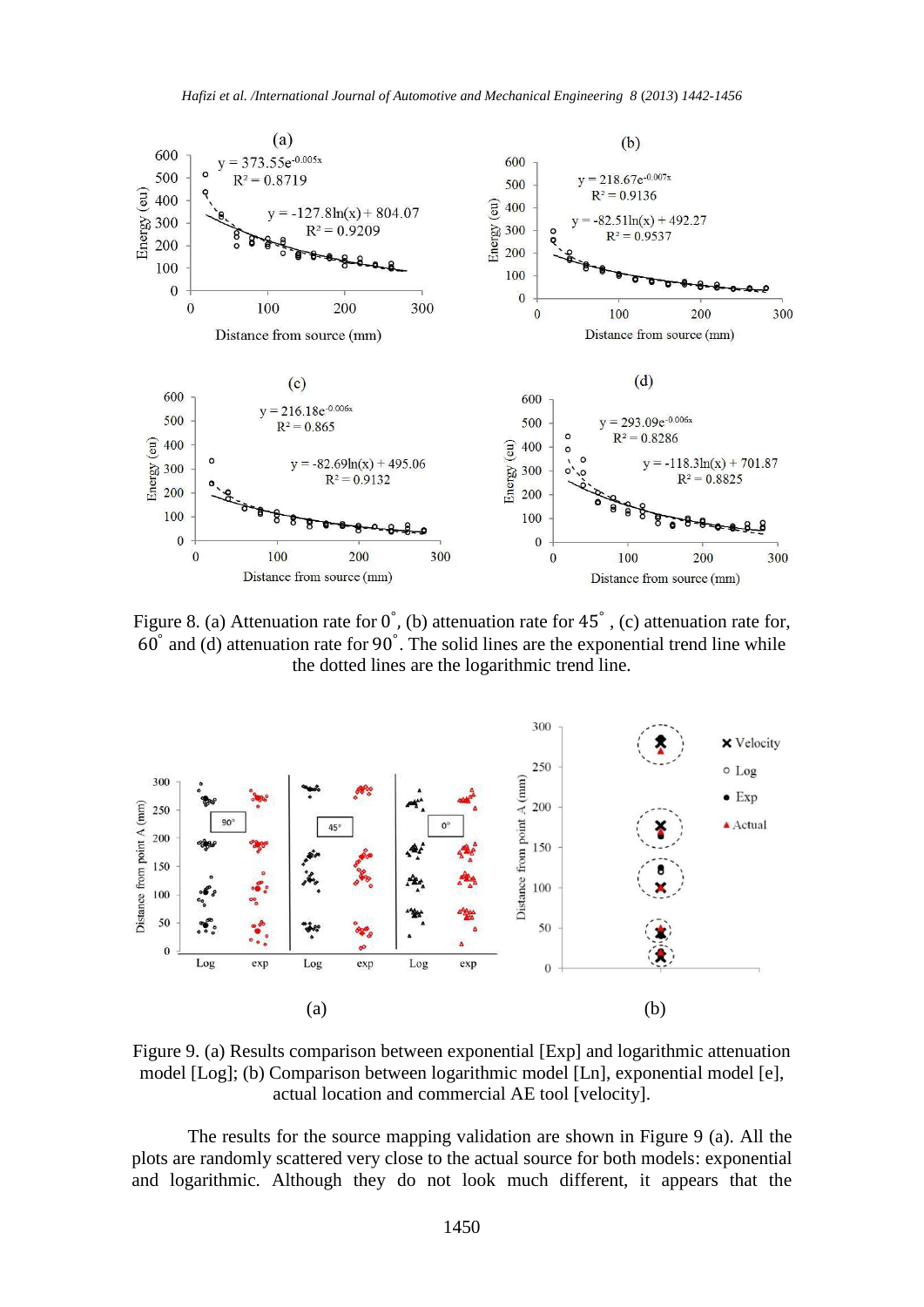logarithmic model is more stable and spotted very closely at the same average value compared to the exponential model. Furthermore, when the source was near to points A and C, the exponential model calculated the source location with a huge error and a correction was required in order to find the accurate location. On the other hand, this problem didn't occur when calculating using the logarithmic model. The errors for both models compared with the actual location are summarized in Table 1. In the meantime, Figure 9 (b) reveals the average value for the logarithmic and exponential models, compared with the actual source location and source location using commercial AE tools for test angle 45<sup>°</sup>.

|              | Log (mm) | Exp (mm) | Actual (mm) | Log error<br>(mm) | Exp error<br>(mm) |
|--------------|----------|----------|-------------|-------------------|-------------------|
| $0^{\circ}$  | 45.65    | 34.97    | 50.00       | 4.35              | 15.03             |
|              | 104.10   | 110.37   | 100.00      | 4.10              | 10.37             |
|              | 189.67   | 188.91   | 170.00      | 19.67             | 18.91             |
|              | 270.44   | 271.72   | 270.00      | 0.44              | 1.72              |
| $45^{\circ}$ | 44.42    | 36.96    | 50.00       | 5.58              | 13.04             |
|              | 120.23   | 125.27   | 100.00      | 20.23             | 25.27             |
|              | 165.73   | 163.78   | 170.00      | 4.27              | 6.22              |
|              | 284.42   | 283.58   | 270.00      | 14.42             | 13.58             |
| $90^\circ$   | 63.53    | 59.98    | 50.00       | 13.53             | 9.98              |
|              | 123.38   | 128.66   | 100.00      | 23.38             | 28.66             |
|              | 179.68   | 178.28   | 170.00      | 9.68              | 8.28              |
|              | 263.96   | 269.90   | 270.00      | 6.04              | 0.1               |

Table 1. Error comparison between logarithmic and exponential source location model.

## **Effective Detection Area**

Although there are big differences between the AE and acoustics studies, especially in term of their applications (Loman, 2013), they actually share a few characteristics. In acoustics, the area surrounding a sound source can be divided into different fields; e.g. near field and far field (Hansen, 2013). Due to the attenuation behavior of sound pressure, the near field region can be limited from the source to the distance equal to one third of the largest energy or amplitude of the sound source. This term can be useful when relating the results presented in the previous section with the effective detection area. Figure 10 reveals the detailed analysis of an AE signal which was obtained at 5 different distances from the AE source. A single AE signal may contain a reasonably large amount of information from the source, particularly due to micro-failure formation and its propagation. The frequency spectrum of the signal was proved to be one of the important parameters that indicate the type of micro-failure characteristic (Gutkin et al., 2011). As explained earlier, the extensional wave mode conventionally has faster velocity, higher frequency and lower amplitude (due to inplane motion) than the flexural mode. Referring to the wavelet analysis as shown in Figure 10 (k, l, m, n, o), the extensional mode 'signature' was consistent with the 300 kHz component which can be seen fading as the distance from the AE source increases. In other words, the extensional mode almost disappears at the far field, approximately 140 mm from the source (see Figure 7a). In practice, this will affect the accuracy of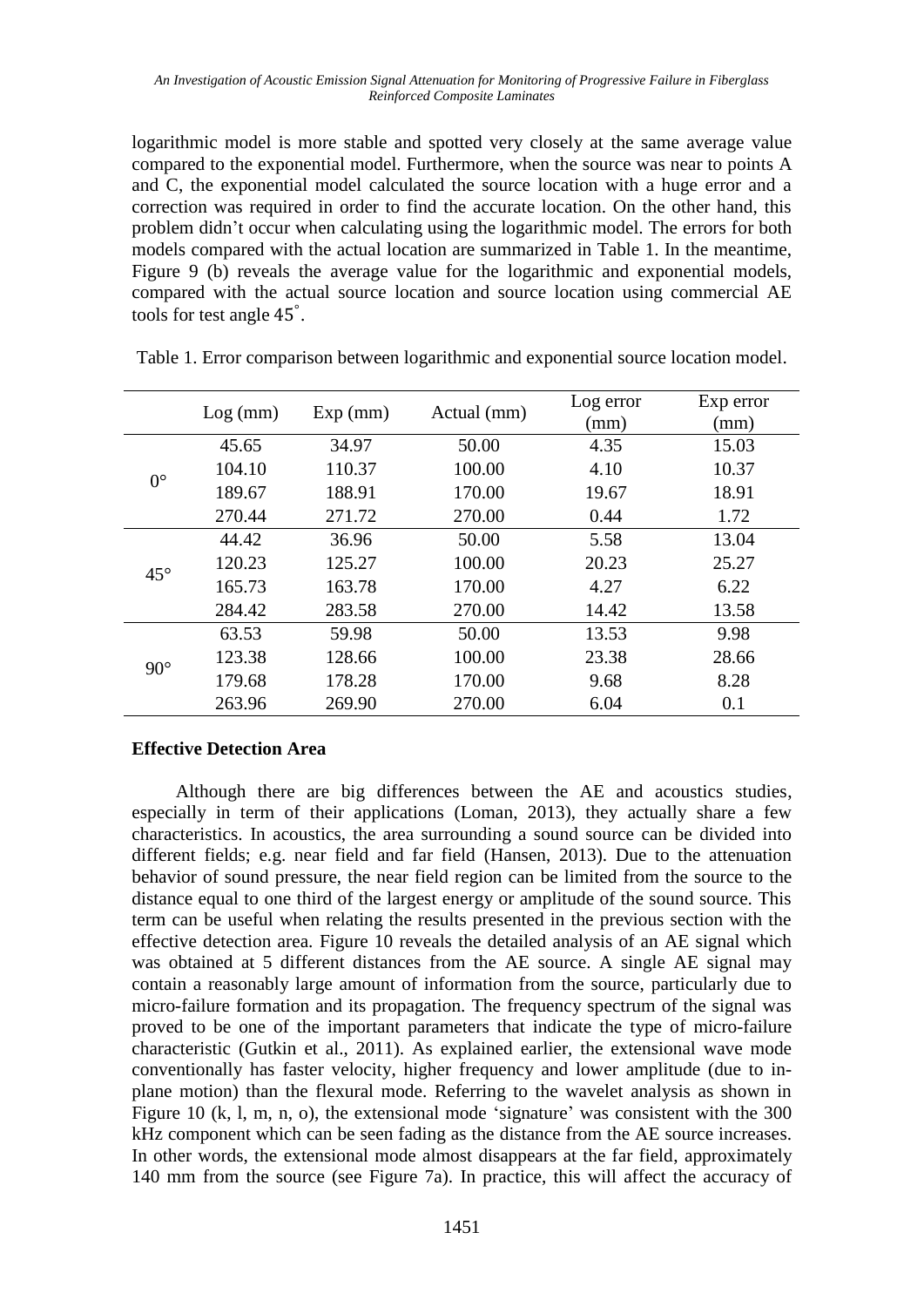information for micro-failure characterization since, in the MAE study, different failure mechanisms or source orientations can generate different frequency or wave propagation modes. Meanwhile, the flexural wave mode ranges from 20 kHz to 250 kHz. They were seen arriving at the sensor later than the extensional mode and became slower as the distance from the AE source increased; this is consistent with antisymmetric mode behavior. Note that, at 260 mm distance from the AE source, only the lowest frequency component of the flexural wave was left.



Figure 10. Detailed analysis of AE signals obtained from 5 different distances from AE source at test angles  $0^\circ$ .

The pencil lead break test results shown in Figure 11 (a to h) also reveal the same pattern and can be used to explain the effective area for better AE signal detection. The results corresponded with the setup as in Figure 5. Two main frequency components exist: high frequency (approx. 100 kHz) and low frequency (approx. 30 kHz). The signal from sensor 4 (Figure 11d) had the lowest energy/RMS value and the distance from the AE source was 205 mm. By comparing the frequency spectrum obtained from signal 1 (Figure 11e) and signal 4 (Figure 11h), it appeared that the amplitude of the higher frequency component dropped faster, especially after 205 mm distance from the AE source.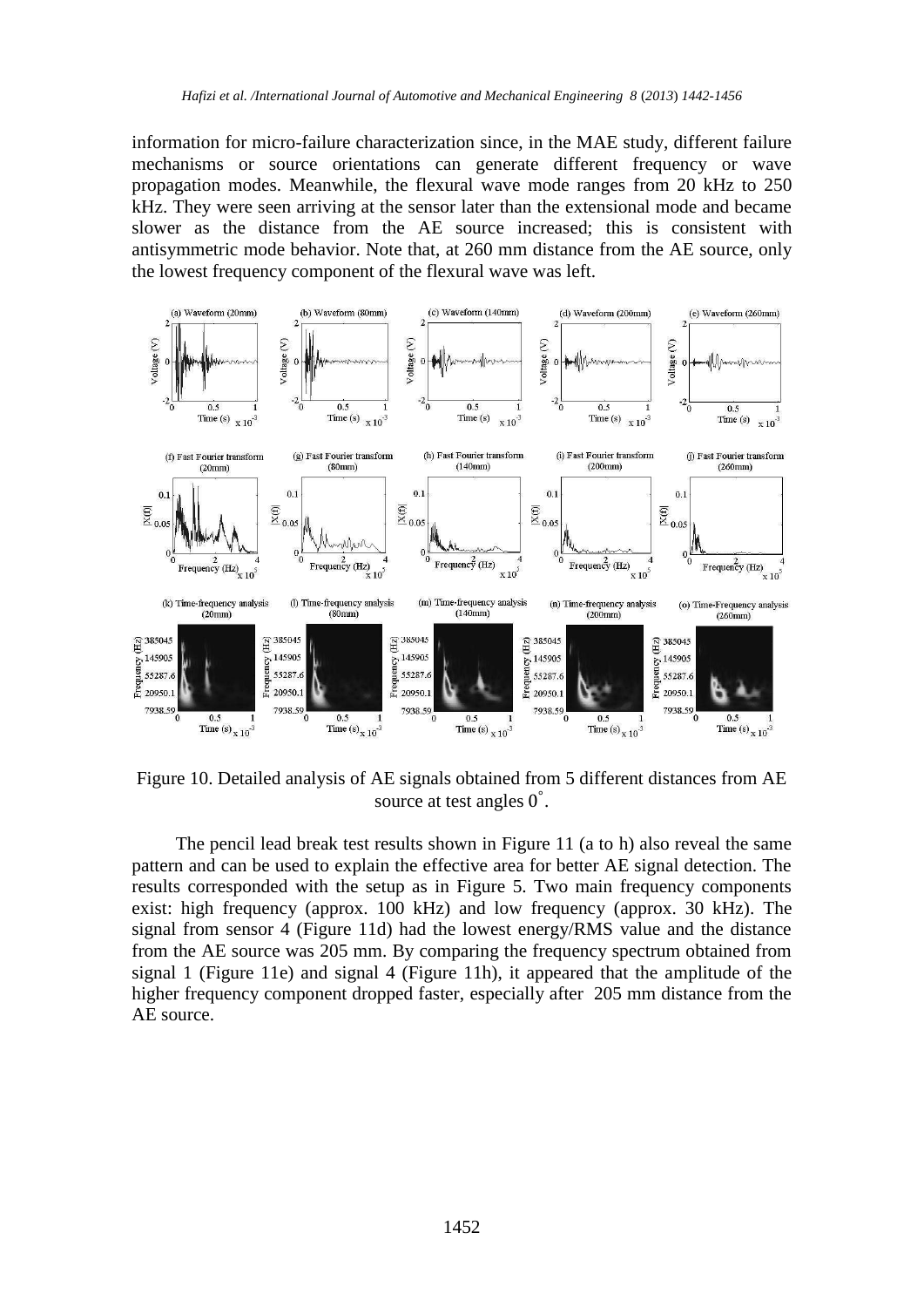*An Investigation of Acoustic Emission Signal Attenuation for Monitoring of Progressive Failure in Fiberglass Reinforced Composite Laminates*



Figure 11. (a) AE signal from sensor 1; (b) AE signal from sensor 2; (c) AE signal from sensor 3; (d) AE signal from sensor 4; (e - h) Fast Fourier Transform [FFT] for AE signals in (a - d) respectively.



Figure 12. Result with 100 kHz vibration applied to the specimen.

Obviously, within a short distance, the propagating AE signal was dominated by a low frequency signal, even though it was earlier dominated by a high frequency signal. This 'turning-over' starts approximately in between sensors 2 and 3, or 120 mm from the AE source, which is at the limit of the near field region (see Figure 7b). It is clear that a frequency of more than 100 kHz was difficult to detect within a 205 mm radius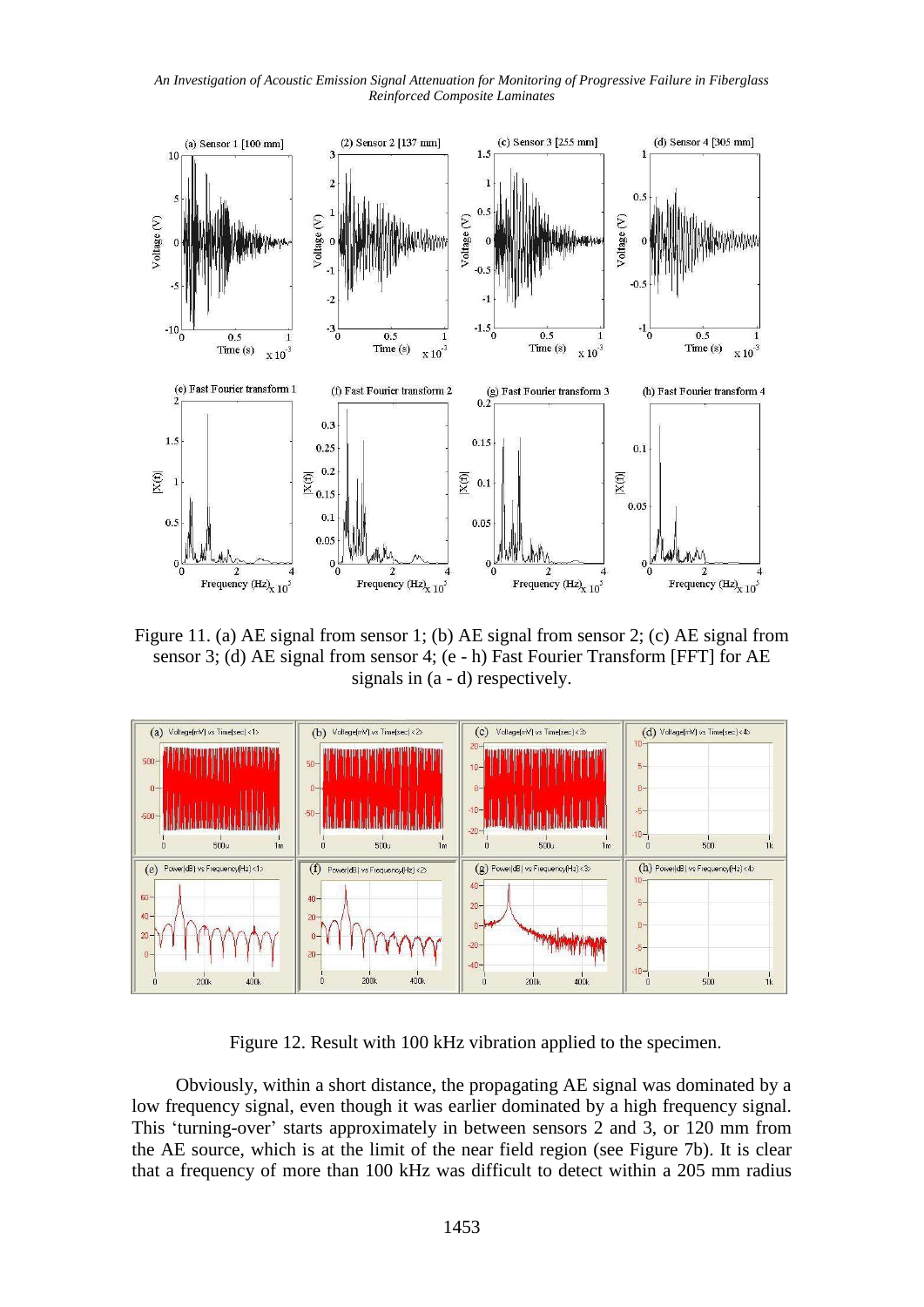(at sensor number 4), as indicated in Figure 12. At the same time, failures such as delamination and fiber breakage are reported to create AE signals at more than 100 kHz (Gutkin et al., 2011)]. This explains how significant the effective detection area is as an important criterion for creating improved SHM for composite materials.

## **CONCLUSIONS**

The study successfully presented the effective length detection for AE signals in a fiberglass reinforced epoxy resin composite. It is recommended that any AE transducers must be attached or embedded approximately 200 mm from the expected damage area, or the near field region, to avoid any important AE signal information being diminished due to attenuation and dispersion. The study also concluded that the non-velocity dependent source location algorithm utilizing both the exponential model and the logarithmic model shows a promising approach to damage localization for composite materials. Note that a linear mapping technique was presented. However, for 2D planar source location, the concept of energy attenuation source location can also be applied with an appropriate number of sensors.

## **ACKNOWLEDGMENTS**

The authors would like to thank the Faculty of Engineering and Surveying and the Centre of Excellence in Engineered Fibre Composites, University of Southern Queensland for providing laboratory facilities and financial support. They would also like to thank the Universiti Malaysia Pahang together with the Ministry of Higher Education, Malaysia for scholarship support.

## **REFERENCES**

- Chui, C. K. (1992). *An introduction to wavelets*. San Diego, CA: Academic Press Professional.
- Daubechies, I. (1990).The wavelet transform, time frequency localization and signal analysis. *IEEE Transactions on Information Theory*, *36*(5), 961-1005.
- Diamanti, K. & Soutis, G. (2010). Structural health monitoring techniques for aircraft composites structures. *Progress in Aerospace Sciences, 46*, 342-352.
- Eaton, M. J., Pullin, R., & Holford K. M. (2012).Acoustic emission source location in composite materials using delta t mapping. *Composites: Part A*, *43*, 856-863.
- Gutkin, R., Green, C. J., Vangrattanachai, S., Pinho, S. T., Robinson P., & Curtis, P. T. (2011). On acoustic emission for failure investigation in CFRP: Pattern recognition and peak frequency analyses. *Mechanical Systems and Signal Processing, 25*, 1393-1407.
- Hafizi, Z. M., Epaarachchi, J., & Lau, K. T. (2012). *Modal analysis of high frequency acoustic signal approach for progressive failure monitoring in thin composite plates*. In MPC 2012: 2nd Malaysian Postgraduate Conference, Gold Coast, Australia, 7-9 July.
- Hamstad, M. A., O'Gallagher, A., & Gary, J. (2002). A wavelet transform applied to acoustic emission signals part 2: Source location. *Journal of Acoustic Emission, 20*, 62-82.
- Hansen, C. H. (2013). *Fundamentals of acoustics*. World Health Organization, viewed 5 Feb. 2013, <http://www.who.int/occupational\_health/publications/noise1.pdf>.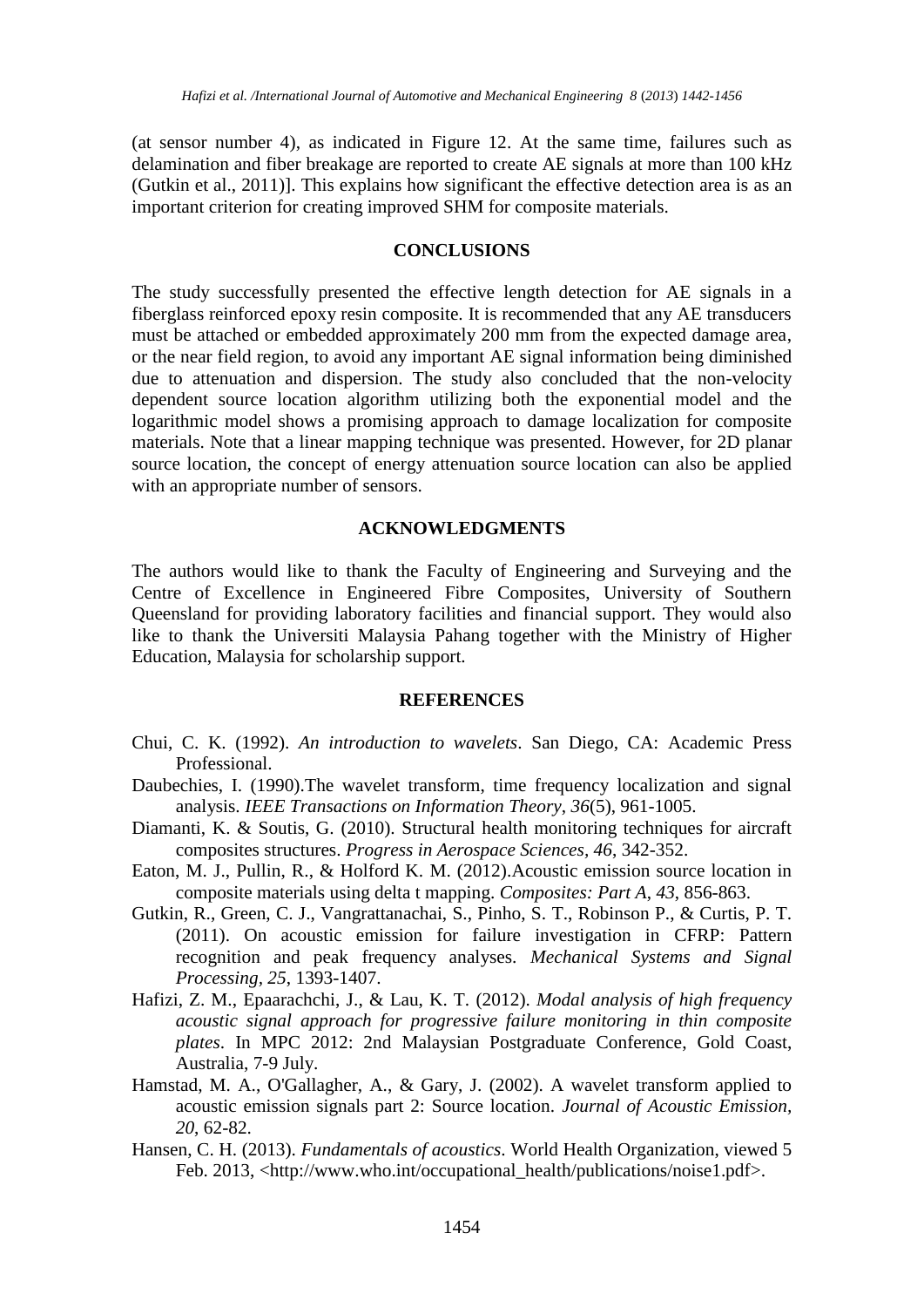- Jeong, H. (2001). Analysis of plate wave propagation in anisotropic laminates using a wavelet transform. *NDT &E International*, *34*, 185-190.
- Jeong, H. & Jang, Y. S. (2000). Wavelet analysis of plate wave propagation in composite laminates. *Composites Structures*, *49,* 443-450.
- Jiao, J.-P., He, C.-F, Wu, B., Fie, R.-Y., & Wang, X.-Y. (2006). A new acoustic emission source location technique based on wavelet transform and mode analysis. *Frontiers of Mechanical Engineering China*, 3, 341-345.
- Jiao, J.-P., Wu, B., & He, C.-F. (2008). Acoustic emission source location methods using mode and frequency analysis. *Structural Control and Health Monitoring*, *15*, 642-651.
- Jiao, J.-P., He, C.-F., Wu, B., Fei, R.-Y., & Wang, X.-Y. (2004). Application of wavelet transform on modal acoustic emission source location in thin plates with one sensor. *International Journal of Pressure Vessels and Piping*, *81*, 427-431.
- Lam, P. M, Lau, K. T., Ling, H. Y., Su, Z., & Tam, H. Y. (2009). Acousto-ultrasonic sensing for delaminated GFRP composites using an embedded FBG sensor. *Optics and Lasers in Engineering*, *47*, 1049-1055.
- Lin, J. (2001). Feature extraction of machine sound using wavelet and its application in fault diagnosis. *NDT &E International*, *34*, 25-30.
- Loman, M. (2013). *Between acoustics and acoustic emission; a justification*. Advanced Structural Integrity and Vibration Research, Universiti Malaysia Pahang, Malaysia, viewed 3 Feb. 2013, < http://asivr.ump.edu.my/>.
- Marec, A., Thomas, J. H., & Guerjouma, R. E. (2008). Damage characterization of polymer-based composite materials: Multivariable analysis and wavelet transform for clustering acoustic emission data. *Mechanical Systems and Signal Processing*, *22*, 1441-1464.
- Miller, R. K. & Hill, E. V. K. *Nondestructive testing handbook: Acoustic emission testing, volume 6* ( $3<sup>rd</sup>$  ed.). American Society for Nondestructive Testing Inc., USA.
- Mizutani, Y., Nagashima, K., Takemoto, M., & Ono, K. (2000). Fracture mechanism characterization of cross-ply carbon-fiber composites using acoustic emission analysis. *NDT & E International*, *33*, 101-110.
- Ni, Q. Q. & Iwamoto, M. (2002). Wavelet transform of acoustic signals in failure of model composites. *Engineering Fracture Mechanics*, *69*(6), 717-728.
- Oskouei, A. R. & Ahmadi, M. (2008). *Using wavelet transform to locate acoustic emission source in composite plate with one sensor*. In Acoustics '08, Paris, France, 29 June- 4 July.
- Oskouei, A. R., Ahmadi, M., & Hajikhani, M. (2009). Wavelet-based acoustic emission characterization of damage mechanism in composite materials under mode I delamination at different interfaces. *Express Polymer Letters*, *3*(12), 804-813.
- Prosser, W. H., Jackson, K. E., Kellas, S., Smith, B. T., McKeon, J., & Friedman, A. (1995). Advanced waveform based acoustic emission detection of matrix cracking in composites. *Materials Evaluation*, *53* (9), 1052-1058.
- Prosser, W. H. (1991). *The propagation characteristic of the plate modes of acoustic emission waves in thin aluminium plates and thin graphite/epoxy composite plates and tubes* (PhD thesis). The Johns Hopkins University, 1991.
- Prosser, W. H. (2002). *Nondestructive evaluation: Theory, techniques and applications*, *volume 6 (Acoustic Emission)*. New York: Marcel Dekker.